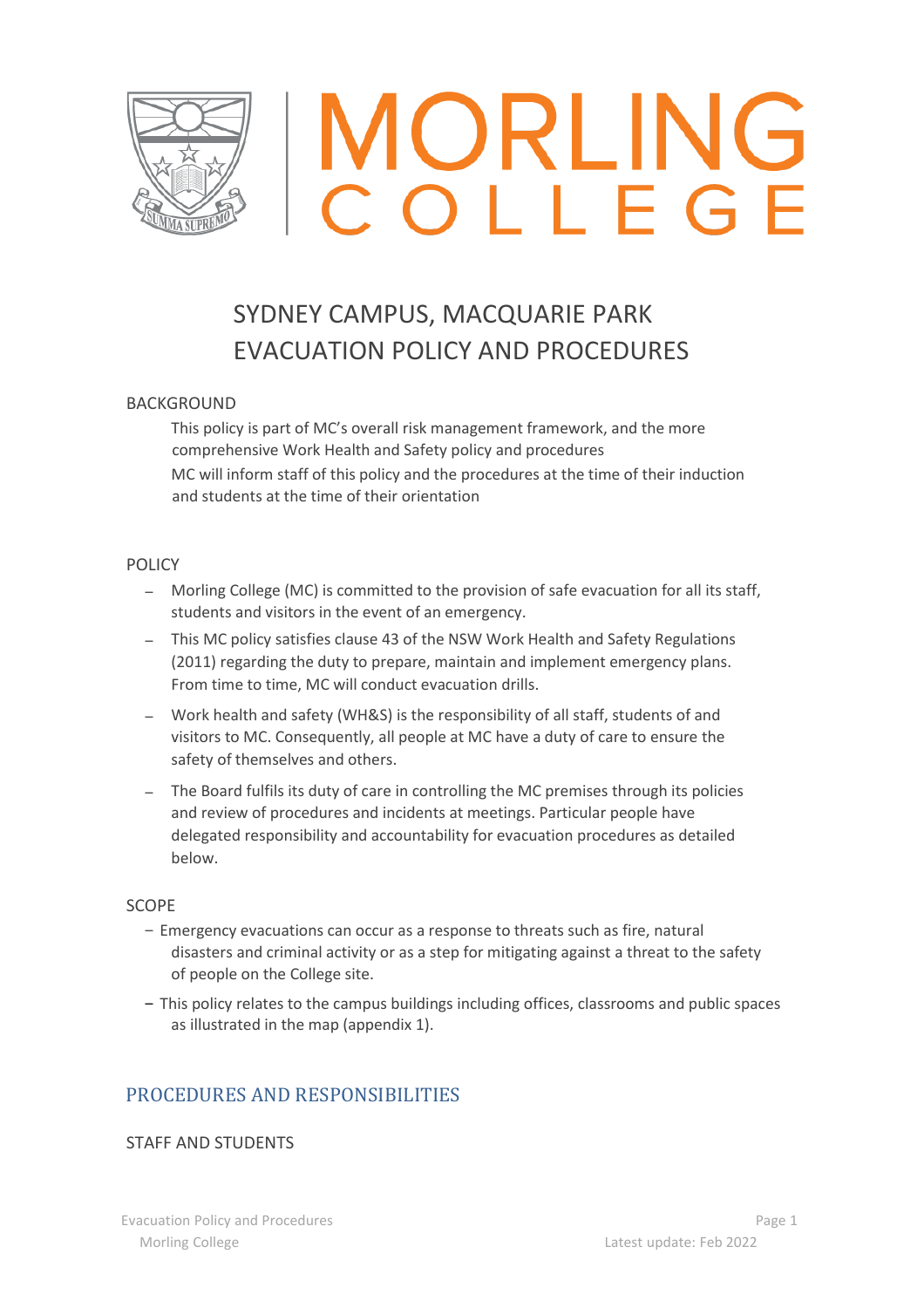On hearing the Evacuation Alarm (Fire Alarm) or on being instructed to evacuate, students and staff not performing emergency related roles should proceed as follows:

- − Remain calm
- − Ensure that persons in your immediate vicinity are aware that they must evacuate
- − Unless directly involved in controlling the emergency or assisting Wardens, immediately leave the building and proceed to the Evacuation Meeting Point at the end of Saunders' Close, opposite the MRC entrance. [See Emergency Evacuation Diagrams in Appendix 1 for the overall campus and Appendix 2 for the following buildings: Administration and Dining Room]
- − Assist any persons with disabilities or who are experiencing difficulty with the evacuation and notify the nearest Area Warden if additional assistance is required e.g. an injured or trapped person. People unable to walk downstairs are asked to wait in the stairwell.
- − Report any missing persons to an Area Warden or Emergency Services
- − Remain at the Evacuation Meeting Point until otherwise instructed.
- − If instructed, the group will move to the off-campus Evacuation Assembly Area (moving along the path between 4 and 6 Saunders close to the open grass area on the other side of the Saunders Close apartments)

#### **WARDENS**

There is ONE (1) Chief/Campus Warden:

Steve Sherriff (Property Maintenance Officer) Contact number: 0425 286 742 Backup Chief/Campus Warden: Linda Corner Contact number: 0417 659 479 *The Chief Warden oversees all Area Wardens.* 

In addition to the Campus Warden there are Seven (7) Area Wardens for the campus buildings:

| <b>AREA</b>                                                                   | <b>WARDEN NAME</b>                         | <b>CONTACT NUMBER</b>        |
|-------------------------------------------------------------------------------|--------------------------------------------|------------------------------|
| Level 3 - MALC                                                                | Peter McCrindle                            | 0481 506 000 (Ext 307)       |
| Library - Levels 1 & 2, MALC                                                  | Gabrielle Fury                             | 0422 267 171 (Ext 601)       |
| Level 4 - BMC                                                                 | Bu Lu Kareng/Joseph<br>Lam                 | 0423 839 187                 |
| Level 4 - BFS                                                                 | Christine Johnstone/<br>Paul Badman        | 0499 304 333<br>0487 950 004 |
| Dining Area; Archives; Horizons<br>Office; Macquarie Baptist Church<br>Office | Giselle Tan                                | 0418 979 833 (Ext 861)       |
| <b>Counselling Department</b>                                                 | Liz Crocombe/<br><b>Shelley Fairgrieve</b> | 0417 311 679 (Ext 803)       |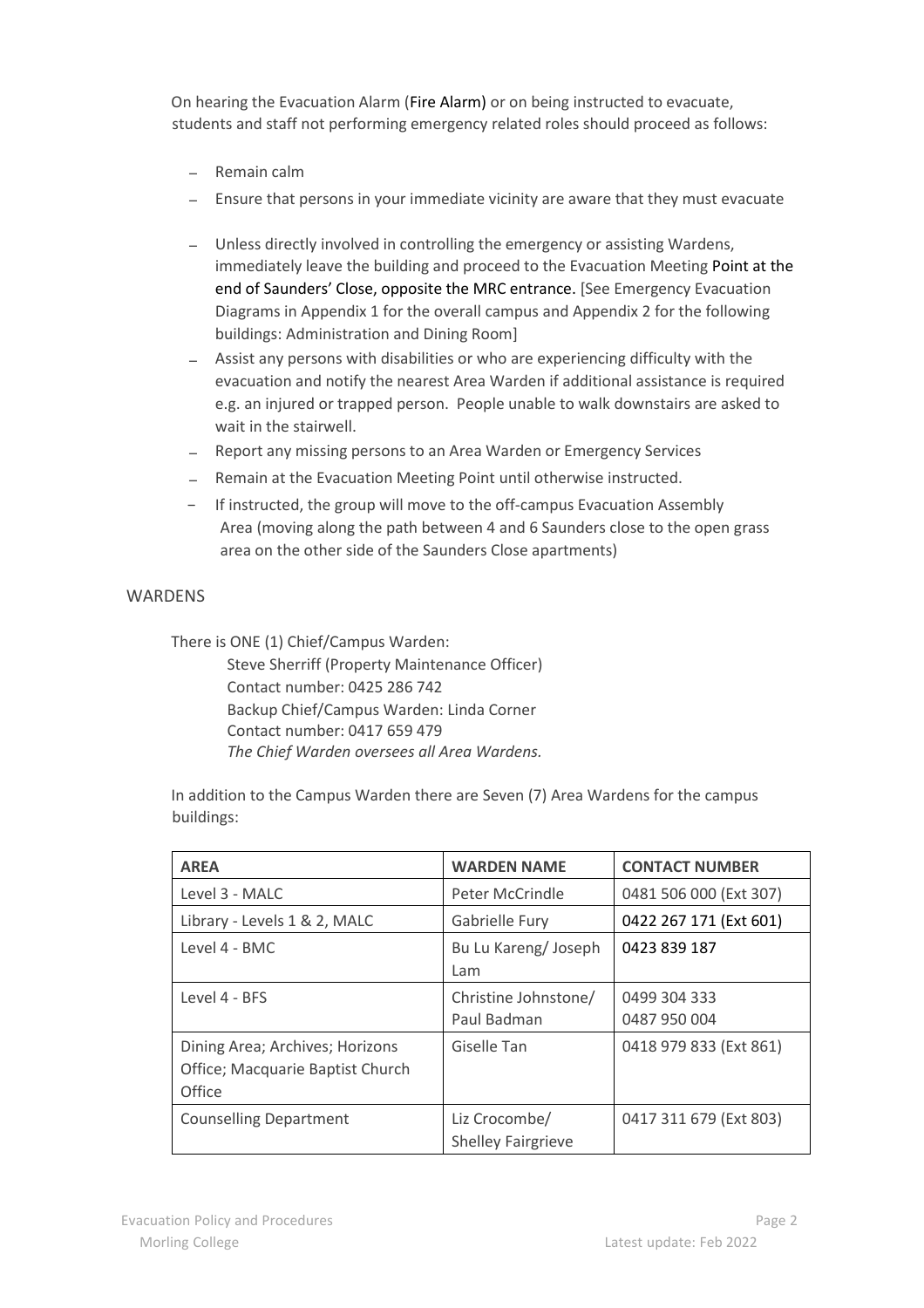| MRC & Morling Village | David Sullivan | 0490 458 726 (Ext 150) |
|-----------------------|----------------|------------------------|
|                       |                |                        |

Morling College will provide training and a labelled protective hat for Wardens.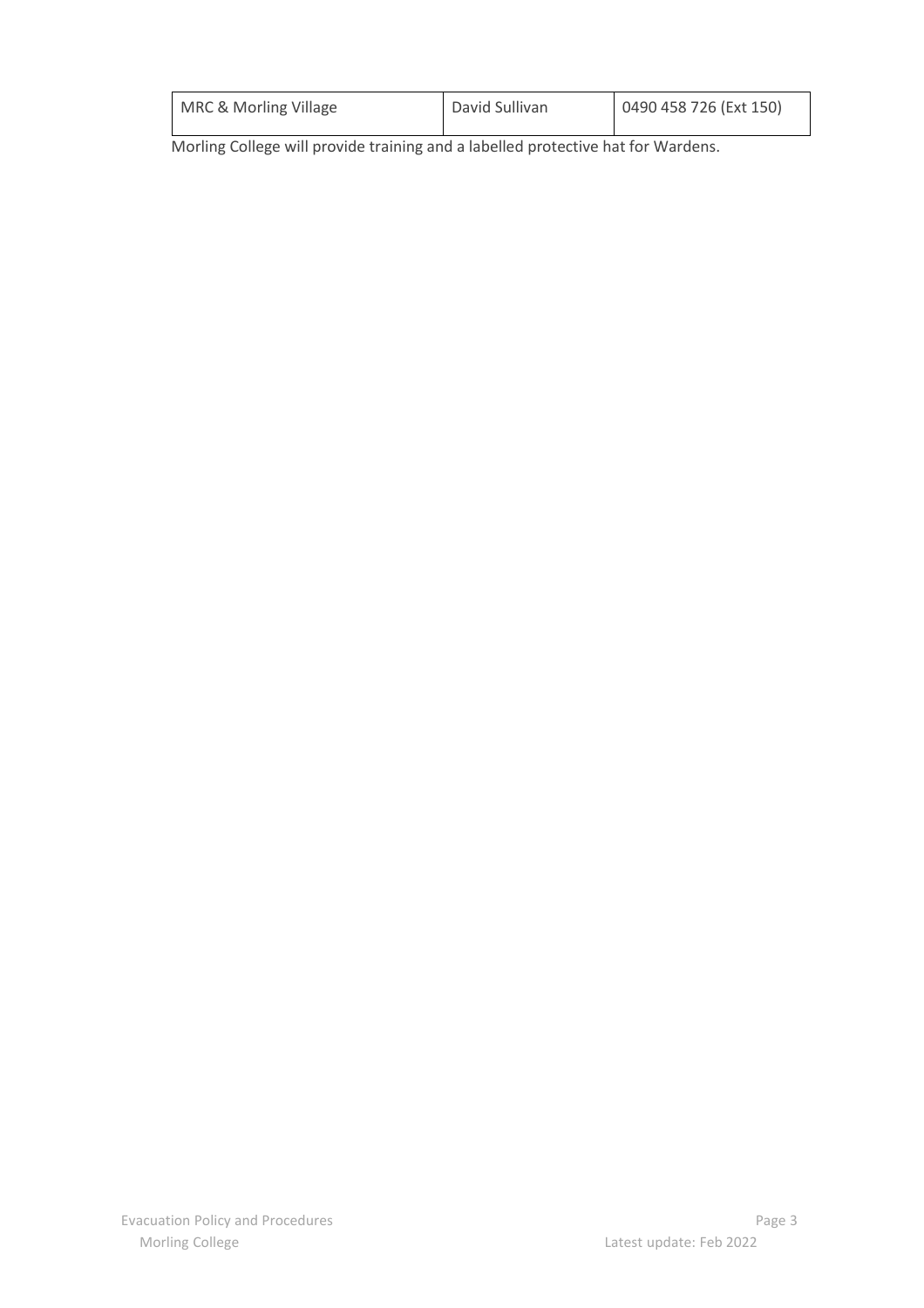#### **INITIAL REPORT / RESPONSE TO EMERGENCY:**

The Area Warden or Chief/Campus Warden on being advised of an emergency:

- 1. Ascertains the following information from the informant:
	- a. Type of emergency
	- b. Exact location
	- c. Actions being taken by persons at the scene
	- d. Any persons injured
	- e. Name of person reporting
- 2. Acts as necessary to address the immediate threat,
- 3. Notifies:
- i. Emergency services, as applicable
- ii. any applicable Area Warden/s (if an evacuation is required beyond your area)
- iii. Communication Officer (Dean of Students) to maintain a Running Sheet briefly detailing in chronological sequence messages received, directives issued, persons notified etc.
- 4. If evacuation is necessary, sounds the **Evacuation alarm**. Note that the MRC and MALC building have an automated alarm and speaker system. However, the renovated Eldridge & Gilbert-Wright buildings' or Ezra Centre's evacuation alarm is 3 long blasts of a portable air horn.
- 5. Communicates further as needed through the intercom system, telephone OR WOL App.

#### **RESPONSIBILITY OF AREA WARDENS:**

As an Area Warden becomes aware of an emergency they should contact the Campus Warden. If evacuation is urgent, or on direction from the Campus Warden, they may carry out steps 1-4 above.

On hearing the Evacuation Alarm or on being instructed to evacuate, the Area Wardens for the respective areas are to:

- 1. In applicable areas, subject to staff availability and providing it is safe to do so, designate staff to take up positions outside the entrances to the building/s and prevent persons from entering
- 2. Progressively move through the area advising persons to evacuate and indicate their nearest safe exit and to assemble at the Emergency Evacuation Meeting Point. *Wardens are to make a note of any refusals (name, location and signature of refuser) and notify the Chief/Campus Warden and Emergency Services of their whereabouts*
- 3. Providing it is safe to do so, retrace their steps checking each room/area to ensure that no one is left behind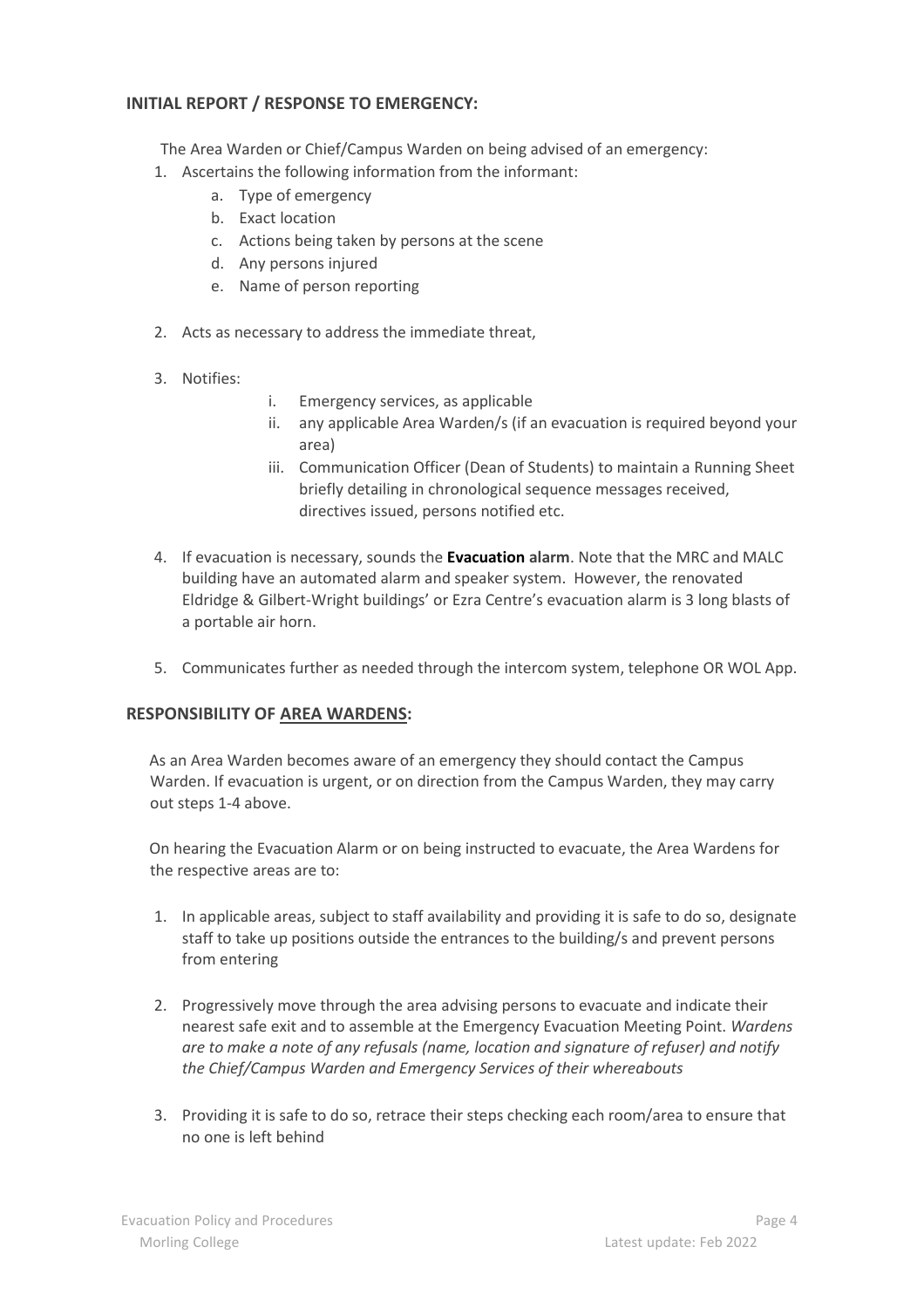- 4. If any rooms may be occupied and locked, knock firmly, loudly announce the emergency, wait momentarily for any response and then move on, noting the room number or location
- 5. Where applicable, check with staff assisting that they have checked their designated areas and all persons have evacuated
- 6. Leave the area and report to the Chief/Campus Warden at the Emergency Evacuation Meeting Point.
- 7. Inform the Chief/Campus Warden that their area has been evacuated and checked, including any rooms which could not be physically checked.
- 8. In the case of a campus-wide evacuation, everyone on campus will be instructed to evacuate to the off-campus Evacuation Assembly Area (moving along the path between 4 and 6 Saunders close to the open grass area on the other side of the Saunders Close apartments)



#### **RESPONSIBILITY OF CHIEF/CAMPUS WARDEN:**

After the initial report of/response to the emergency, the Chief/Campus Warden is to:

- − Contact Area Wardens and pass on evacuation instructions, confirming with them if there are any restrictions on evacuation routes or with the evacuation meeting point area, or any other special instructions
- − Request that the Communication Officer (Dean of Students) maintain a Running Sheet briefly detailing in chronological sequence messages received, directives issues, persons notified etc.…
- − Alert the On-Campus First Aid Officer to the emergency
- − Communicate with the Area Wardens to ascertain that their area has been evacuated to the meeting point, and all spaces checked, including any rooms which could not be physically checked. Determine the number and location of any people remaining behind.
- In the case of a campus-wide evacuation, communicate that everyone on campus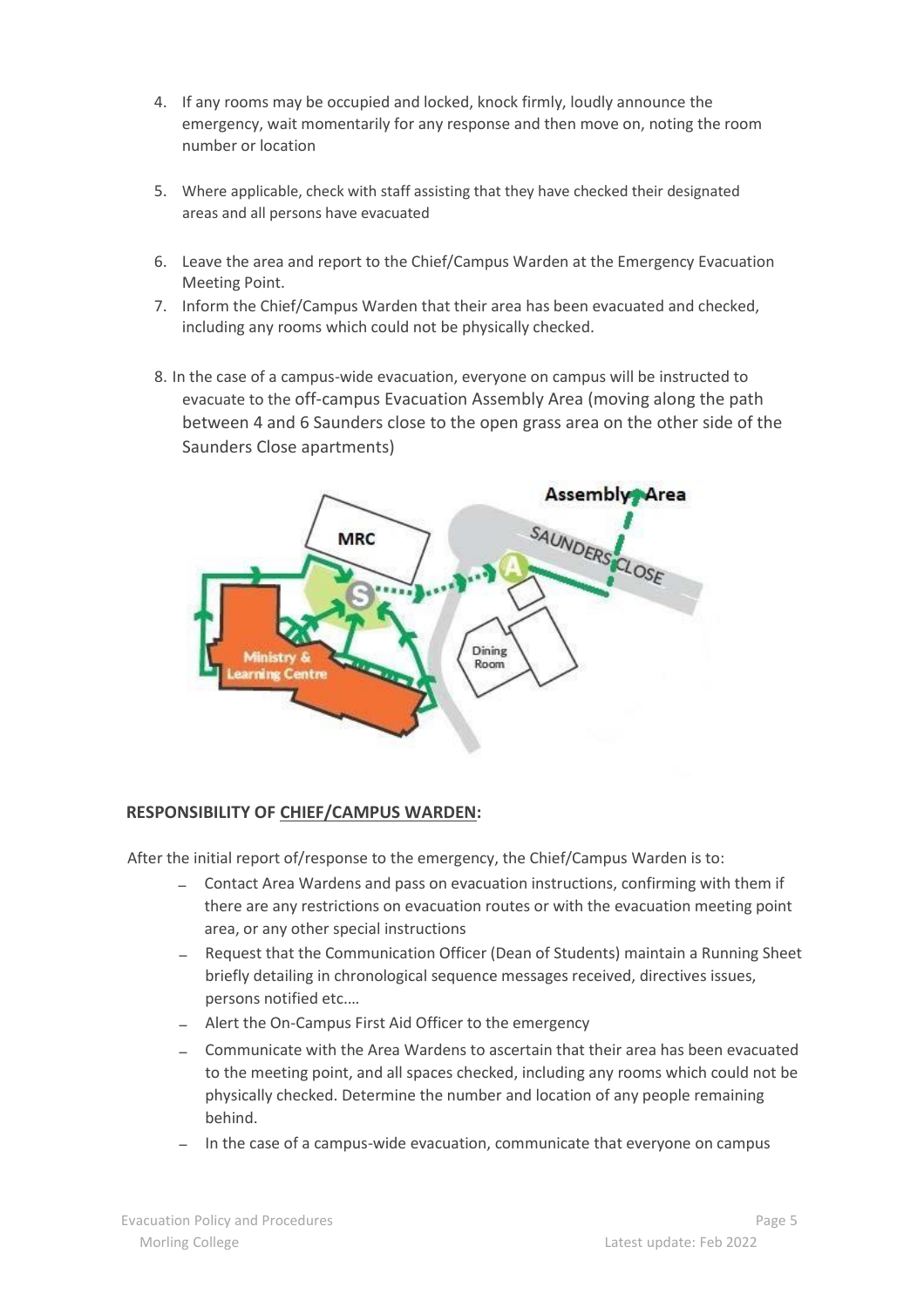will be further evacuated to the off-campus Evacuation Assembly Area (moving along the path between 4 and 6 Saunders close to the open grass area on the other side of the Saunders Close apartments)

#### **AFTER EVACUATION/EMERGENCY:**

*An evacuation alarm and one-page summary of evacuation procedures can be found in the Morling College Library.* 

- − Confirm with Area Wardens:
	- $\circ$  That persons have been deployed to prevent access to the building  $\circ$  That their designated areas have been thoroughly checked and no persons have been left behind (unless an active refuser)
	- o A list of active refusers is provided to the Chief Warden
	- $\circ$  The location/identification of any locked rooms which could not be physically checked
- − Liaise with Emergency Services
- − Report the results of the building evacuation (including any rooms not checked and location and identity of staff positioned outside entrances) to the Emergency Services
- − Continue to check the well-being of staff outside entrances until they are no longer required
- − Obtain update on number and whereabouts of contractors working on-site, ensure that any contractors working in or near the affected area are accounted for
- − Manage on-scene response either to recovery or until such time as emergency services arrive
- − Advise unaffected areas in close proximity of the situation
- − Monitor progress of the evacuation and ensure relevant Area Warden/s report when area/s is/are evacuated

#### *RESPONSIBILITY OF FIRST AID OFFICER:*

The first aid officer is to carry the portable first aid to the Evacuation Meeting Point and treat any first aid injuries at the Meeting Point.

Any causalities will then be handed on to the Emergency First Aid Responders.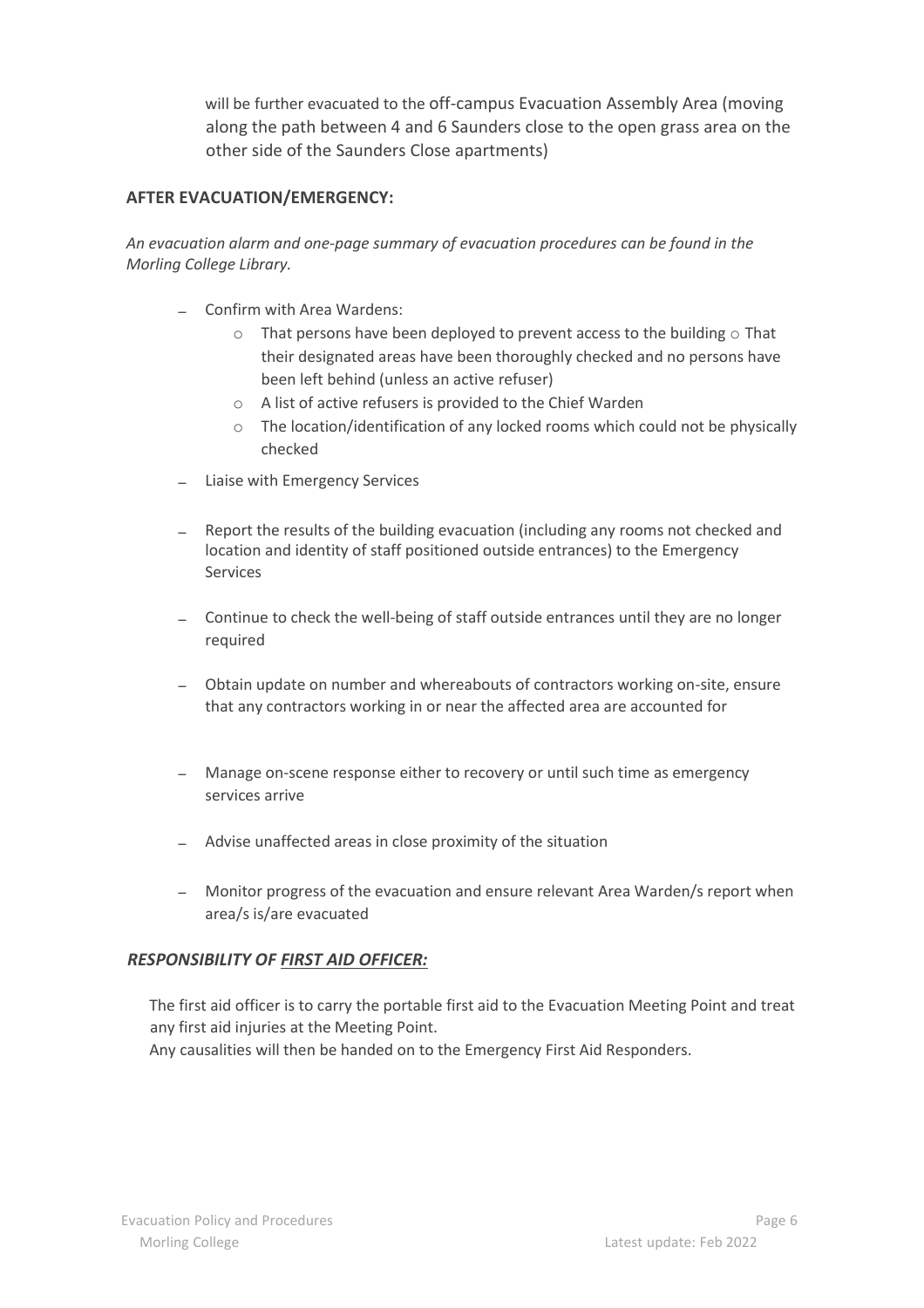## CONTINGENT EVACUATION DETAILS

#### **NIGHT EVACUATION**

In the event of an evacuation after hours, it is critical to ensure that all persons have vacated the affected area/s. A battery powered light (E.g. Mobile Phone with inbuilt light) is necessary for night evacuations. On being advised of an emergency and/or evacuation:

- − Alert the Chief/Campus Warden to the emergency
- − Assist persons to leave the affected area. Lecturers are responsible for evacuating their own classrooms; Library personnel are responsible for evacuating the Library, MRC personnel are responsible for evacuating MRC and Morling Village.
	- o Providing it is safe to do so, ensure that affected building/s are methodically checked during or immediately following the evacuation
	- $\circ$  If any rooms are locked, knock firmly, loudly announce the emergency, wait momentarily for any response and then move on, noting the room number or location and any refusals to evacuate
- − Check Evacuation Meeting Point and confirm that area where persons have gathered is safe and no missing persons. Lecturers and Library personnel are to report to Chief Warden.
- − Liaise with Emergency Services

#### **ASSISTING PERSONS WITH DISABILITIES**

- − Keep offices and passageways clear of obstructions
- − Prior to emergency events, discuss with persons who have disabilities how they can best be assisted in an evacuation (e.g. lifting, carrying, escorting from the building) Personal Emergency Evacuation Plans (PEEPs) are to be compiled for each employee identified with a disability, and risk assessed by the Emergency Committee (which meets as needed, and at least once p.a). The approved PEEP is to be disseminated to all people responsible and held by the relevant Warden. *If unsafe to use a lift (assuming a fire evacuation) and unable to evacuate a person immediately and safely to the assembly area, then position person in fire isolated stairwell (in buildings so equipped) where practicable, with someone to remain with them, and notify that assistance is required.*
- − In the case of hearing impairment, determine communication techniques which best suit the individual
- − In the case of visual impairment, take someone's arm (guide dogs should be put on the leash)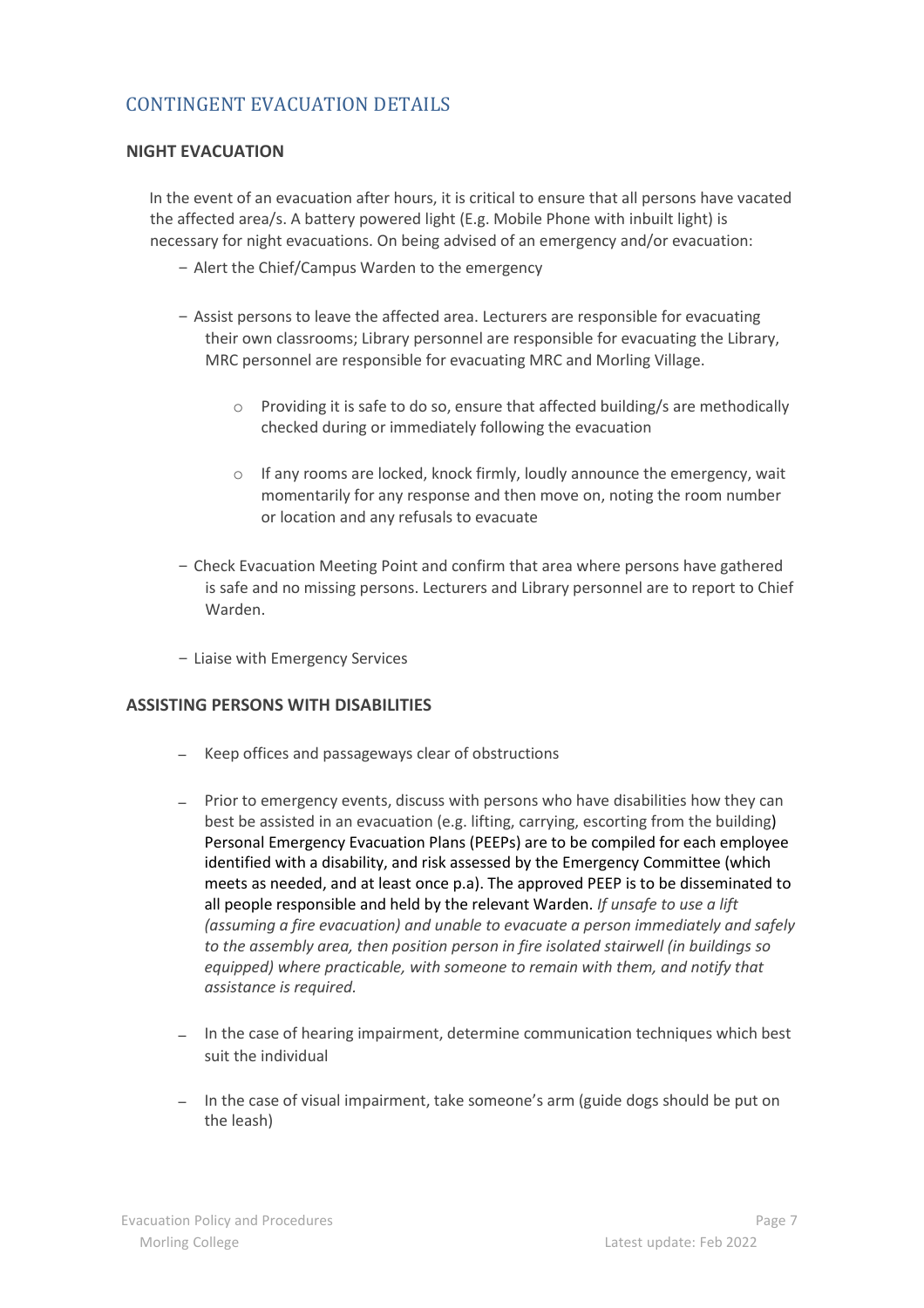− In the case of intellectual impairment, explain evacuation procedures carefully and clearly, asking for feedback to ensure understanding Areas that have disabled person should liaise as soon as possible to determine the best means of assistance for any evacuation procedures. This will also determine the best means to communicate the type of emergency

#### **EVACUATION PROCEDURES DURING EXAMINATIONS**

For any emergency situation occurring in the examination room during an examination, invigilators are to evacuate the room in accordance with the measures outlined above and ensure that they:

- − Notify Campus Warden
- − Notify Examinations Supervisor

### **LOCKDOWN ALARM AND PROCEDURES**

A separate alarm and notice indicate a lock-down emergency. In MALC and MRC an announcement will be made through the PA in the first instance and via the WOL app. in the second instance. In the renovated Eldridge & Gilbert-Wright buildings used by CCSC/Ezra Centre, the lockdown alarm is 5 short blasts of a portable air horn.

Procedures are addressed in a separate policy document. The brief summary follows:

- − Contact the IT Manager (110 or 0284582318) who will remotely lock the main entrances.
- − Contact the Campus Warden (0425 286 742)
- − Staff/faculty are responsible to ensure that their students or guests remain inside the classroom or office buildings and that doors are locked.
- − The Campus Warden and Area Wardens are responsible to communicate by phone or email the nature of the emergency and instructions.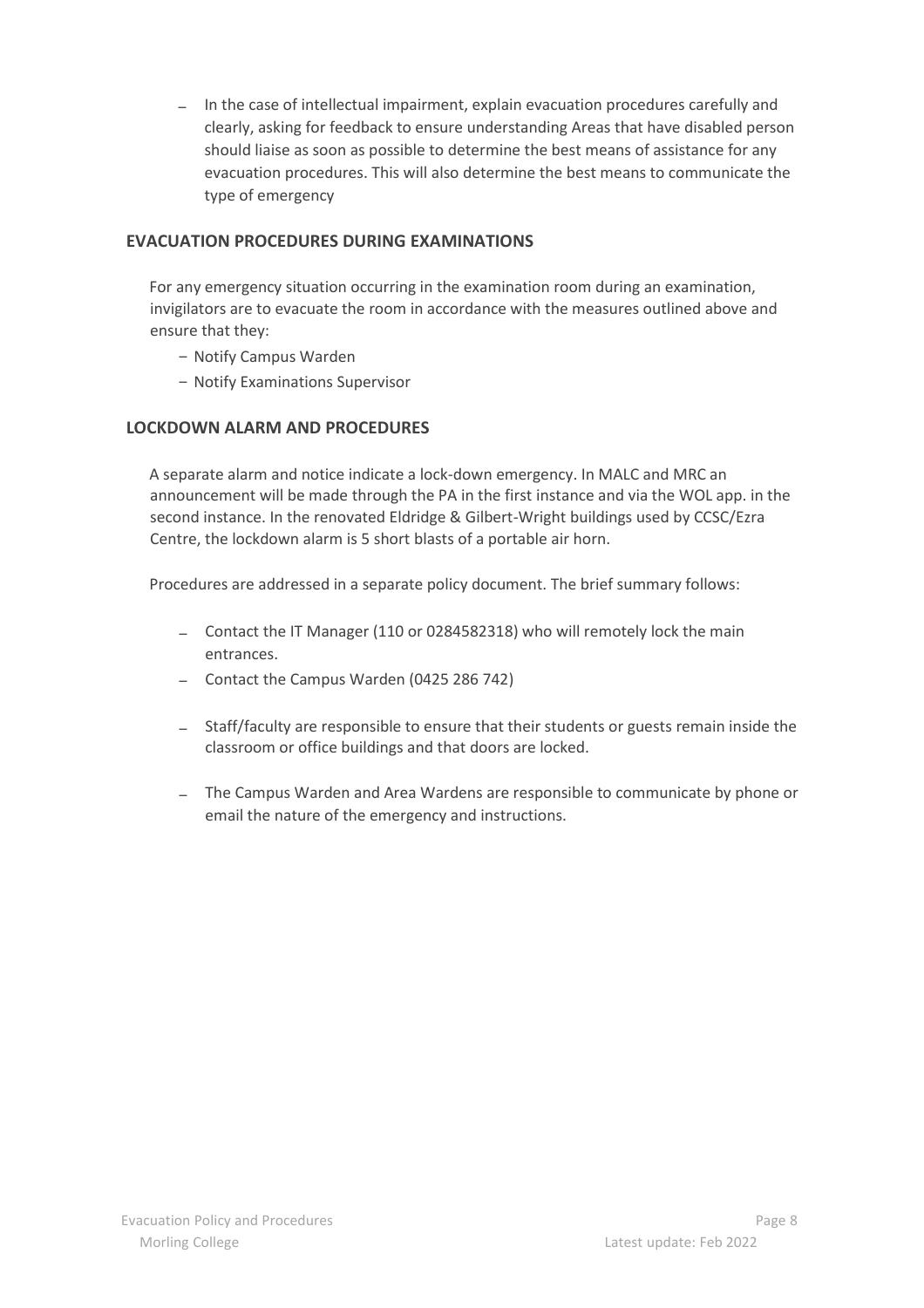## SUMMARY: INSTRUCTIONS IN CASE OF **EVACUATION**

When the Fire Alarm sounds, or when instructed to evacuate by an Area Warden, the following steps are to be taken by any affected people on campus:

- − Remain calm
- − Notify Campus Warden Your Campus Warden is Steve Sherriff Contact number 0425 286 742
- − Ensure that all persons in your immediate vicinity are aware that they must evacuate
- − Unless directly involved in controlling the emergency or assisting Wardens, immediately leave the building and proceed to the Evacuation Meeting Point, providing it is safe to do so. [See Emergency Evacuation Diagrams on the following pages for the overall campus]
- − Assist any persons with disabilities or who are experiencing difficulty with the evacuation and notify the nearest Area Warden if additional assistance is required e.g. an injured or trapped person
- − Do not try to collect personal items or valuables
- − Go straight to the Evacuation Meeting Point which is at the end of Saunders' Close, opposite the MRC entrance.
- − Report any missing persons to a Warden or Emergency Services personnel
- − Remain at the Evacuation Meeting Point until otherwise instructed. If advised the group will move to the off-campus Evacuation Assembly Area (moving along the path between 4 and 6 Saunders close to the grass area on the other side of the Saunders Close apartments)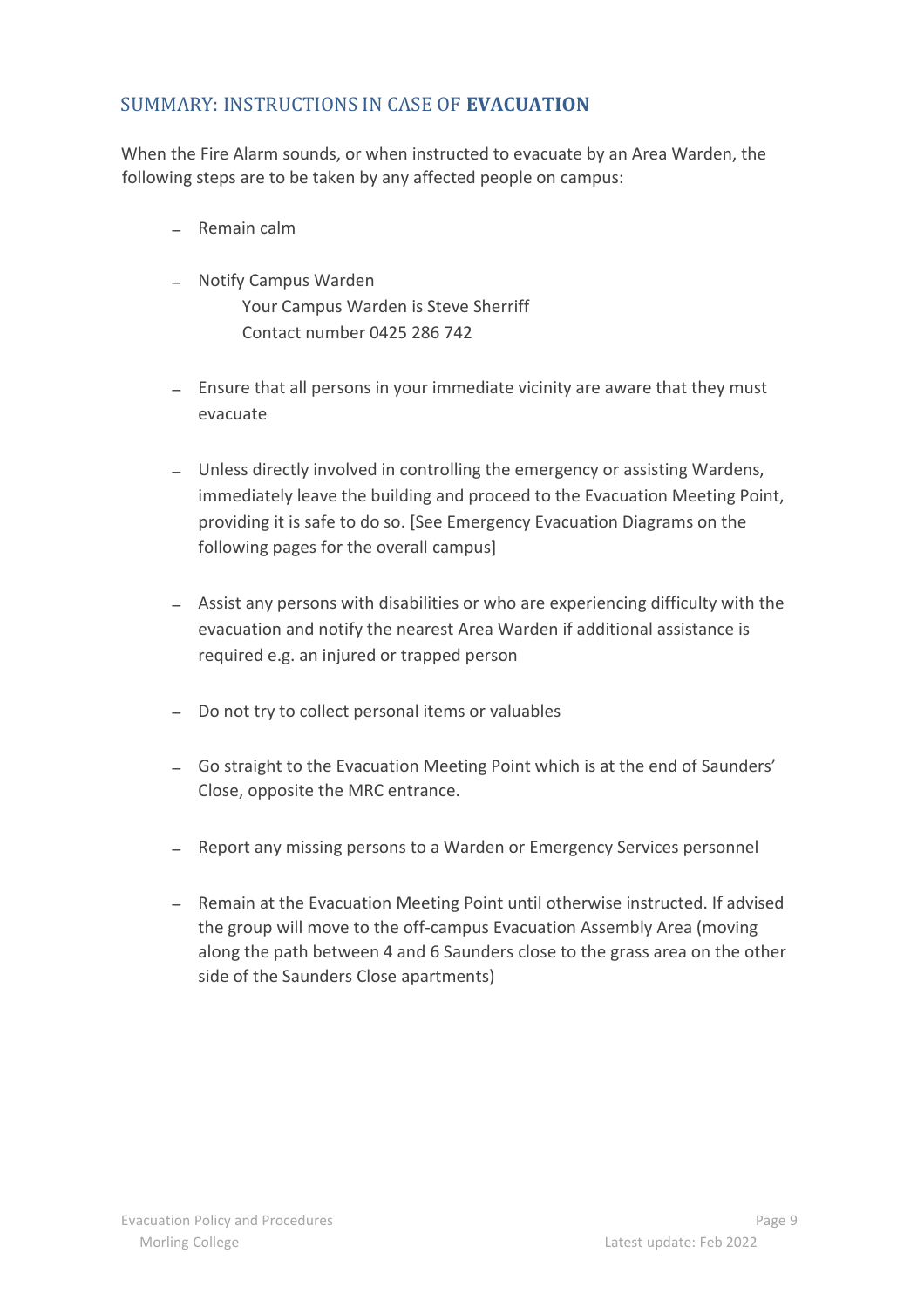# APPENDIX 1 – Assembly Points for the Campus

Offassembly area-campus